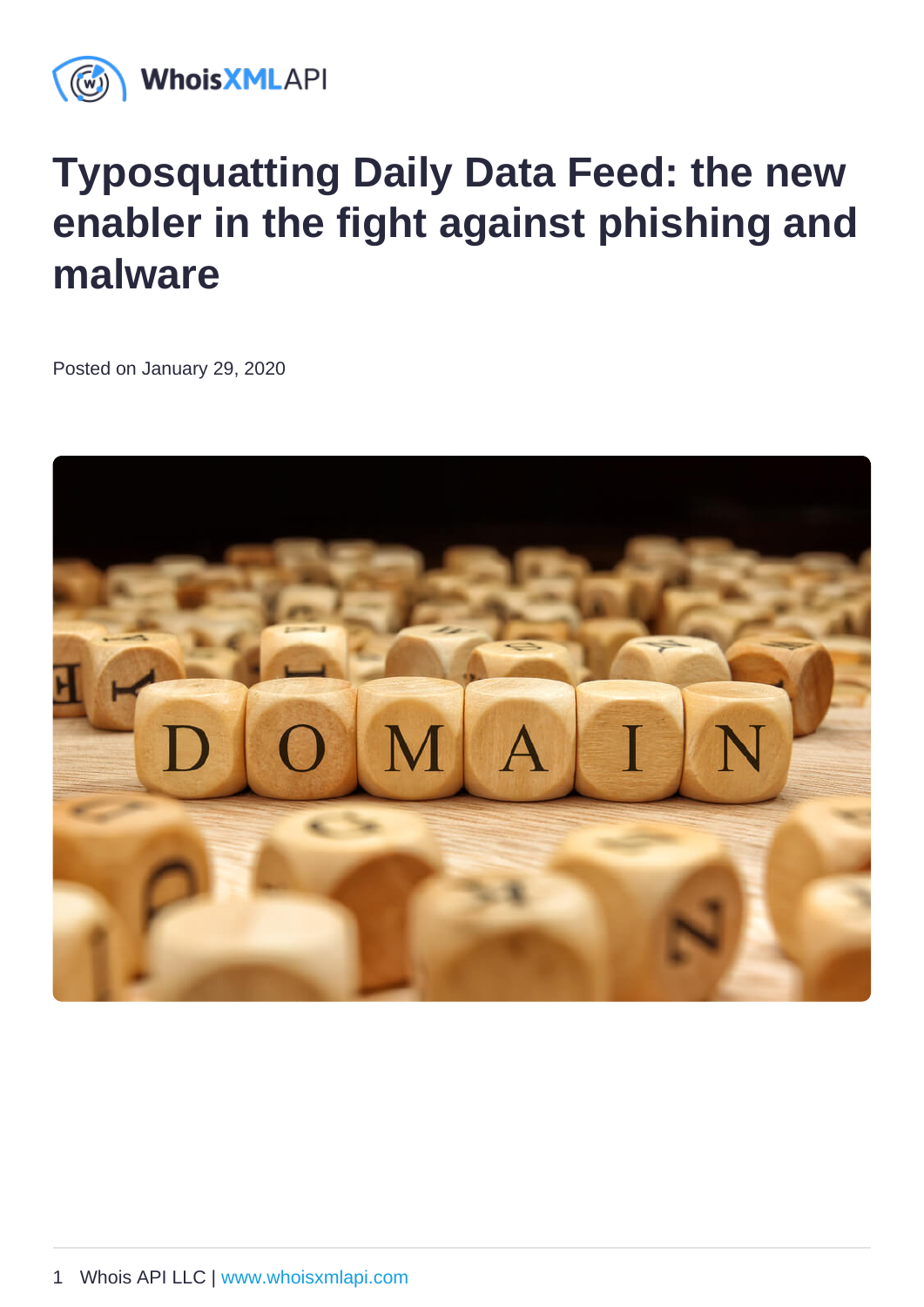One result of our reseach and development is the introduction of the new "typosquatting data feed", an innovative data set based on our long-standing experience with cybersecurity and the Domain Name System. In what follows we will demonstrate how this new resource can be used efficiently in the fight against spam, phishing and malware.

The main idea behind the new data feed is the observation that domain names which were registered on the same day and have similar names have an increased likelihood of being involved in a range of IT scams, including typosquatting attacks, domain name hijacking, and also phishing and malware. So, we have developed a technology for finding these groups of domain names.

The origin of our data are the our newly registered domain daily data feeds, in particular,

- domain\_names\_new.
- ngtlds domain names new,
- and [cctld\\_registered\\_domain\\_names\\_new](http://www.domainwhoisdatabase.com/docs/Daily_CCTLD_WHOIS_Updates_Reference_Manual/README_02_document.html#sec15)

These all have been around for a decade now, and they keep on capturing the new second-level domains on the very day they become technically operational in the Domain Name System, that is, on the day when they are resolved by a browser or other Internet-based applications. These feeds cover all generic top-level domains and several country-code domains, too.

The new data feed lists all groups of at least 3 domains which have names similar to each other in a set and were introduced on the same day. By "similar to each other" we mean similarity with respect to a suitably chosen algorithmically calculable mathematical characterization. These sets are published in .csv files on a daily basis. Importantly, this is not a blacklist in itself, however, the listed domains need special attention because they are potential actors or victims of malicious activity.

As an example, a set looks like this: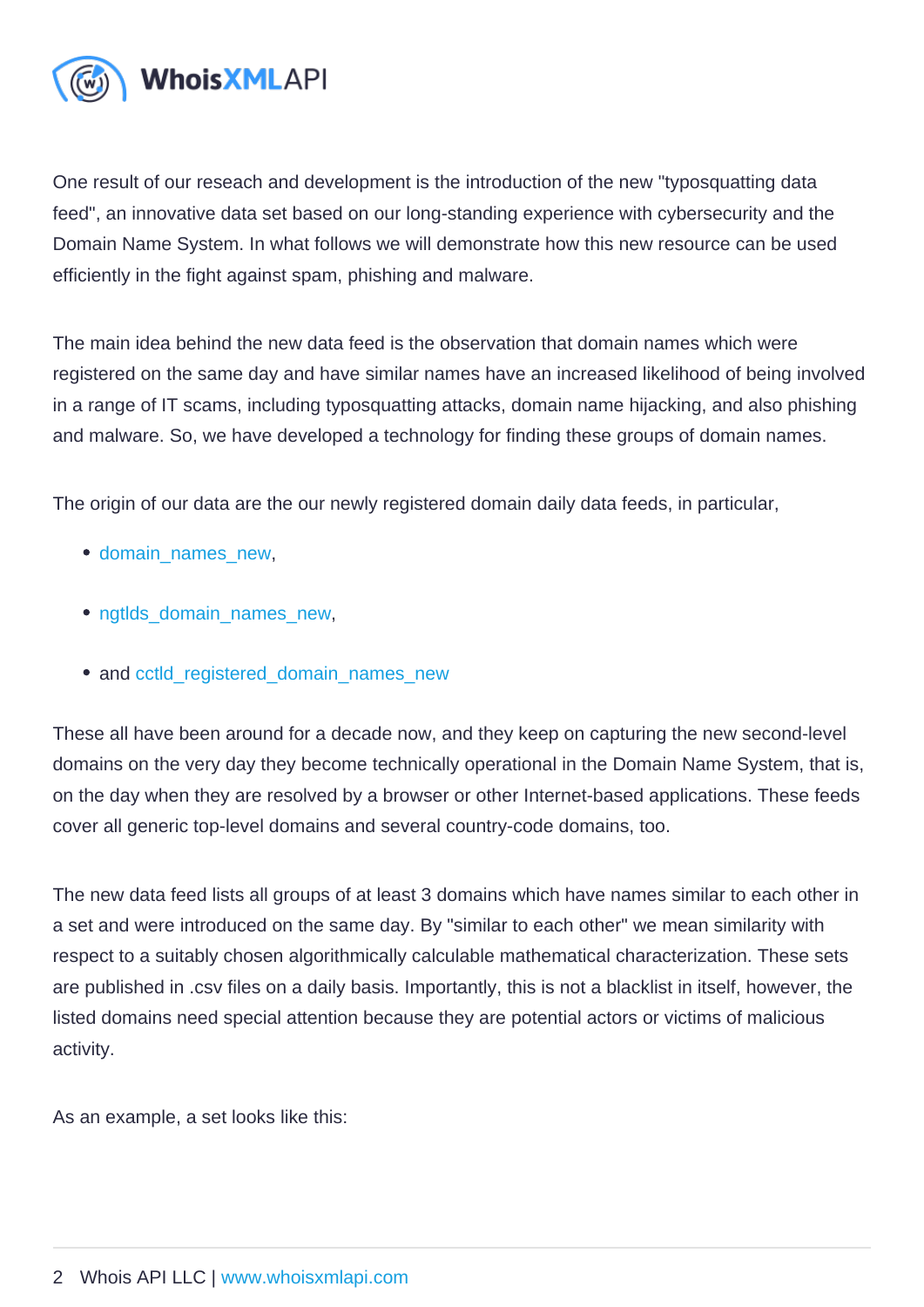- mecedeshvacsettlement.com
- mercedeshvacssettlement.com
- mercedeshvasettlement.com
- mercedeshvacsettement.com
- mercedeshvcsettlement.com
- mercedeshvacsettlment.com
- wwwmercedeshvacsettlement.com
- mercedeshvacsetlement.com
- mercedeshvacsettlement.info
- mercedeshacsettlement.com
- mercedehvacsettlement.com
- mercedeshvacsettlement.org
- mercedeshvcasettlement.com
- mercedesvacsettlement.com
- mercedeshvacsettlement.com
- mercedeshvacsettelment.com
- mercedessettlement.com

While many names like those in the example are human-readable, there are also groups with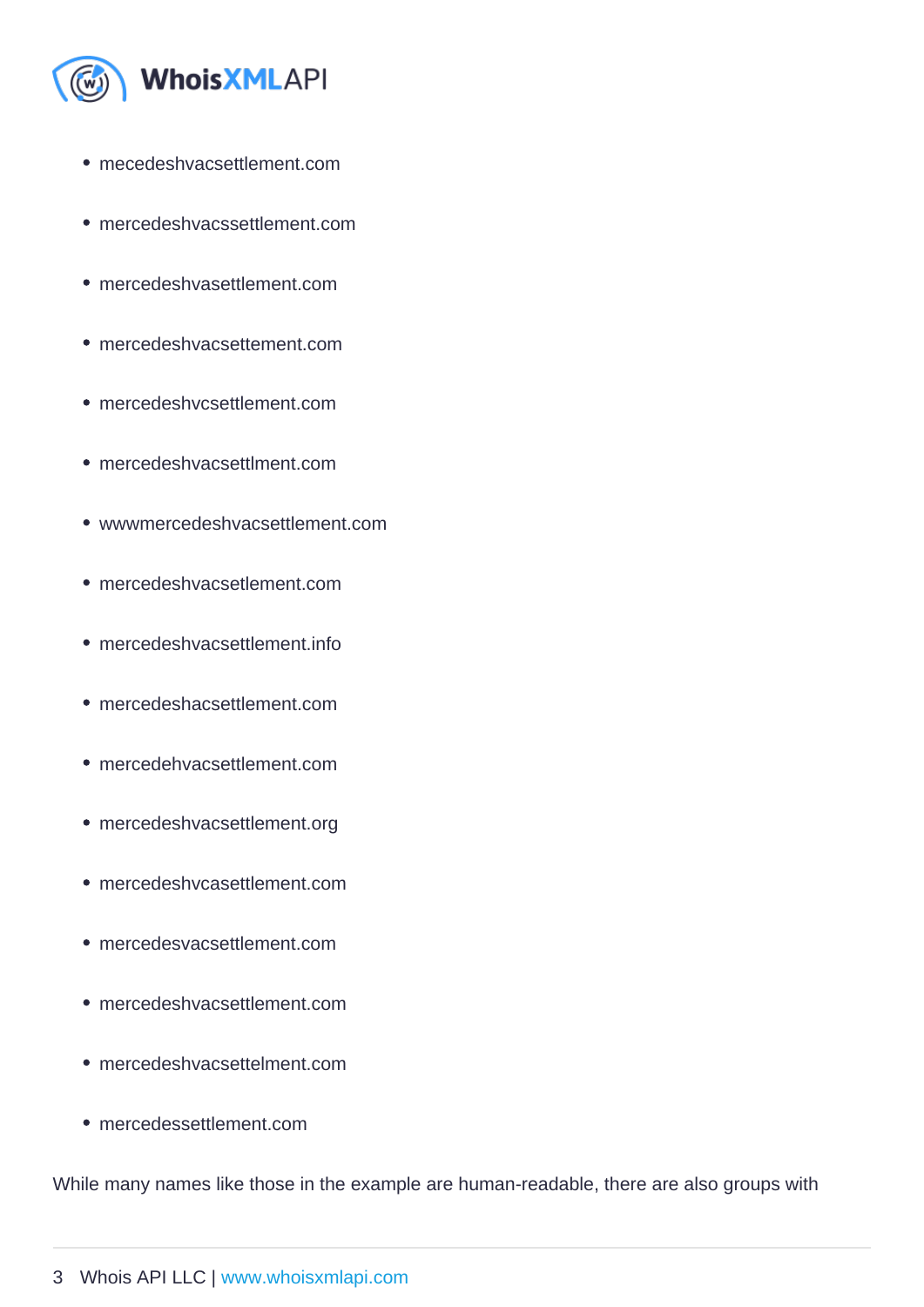apparently machine-generated names. To find out whether these data are related to phishing or malware, a good approach is to correlate them with well-established third-party blacklists. And the conclusion is that in a number of cases when a domain appears on these blacklists, our data reveal additional related domains which are thus likely to belong to the same group of malicious actors and can be expected to be as malicious as the originally blacklisted ones.

In the experiment described in what follows we took data from our feed starting from 1 September, 2019, and have correlated them with the last few weeks data of three blacklists. The actual time range is from the beginning of December 2019 till 17 December. Let us take a good look at the results:

## PhishTank

[Phishtank](https://www.phishtank.com/) is the maybe most reliable resource when it comes to fighting against e-mail phishing. Maintained by a broad and enthusiastic community, they provide accurate lists of URLs involved in phishing activity, e.g. containing phishing web pages. In the examined period we found 90 domain names which were confirmed by PhishTank to be involved in phishing, and appeared in our feeds, too. As an example, secure-access02.top had online and active phishing activity from 2 to 4 December, whereas secure-access05.top had this on 2 and 3 September. In the phishtank data set, there were no other domain names from 2 December with the substring secure-access in their name. In our typosquatting data feed, however, on 30 November there was the following group of 7 domains to be found:

- secure-access01.top
- secure-access02.top
- secure-access03.top
- secure-access04.top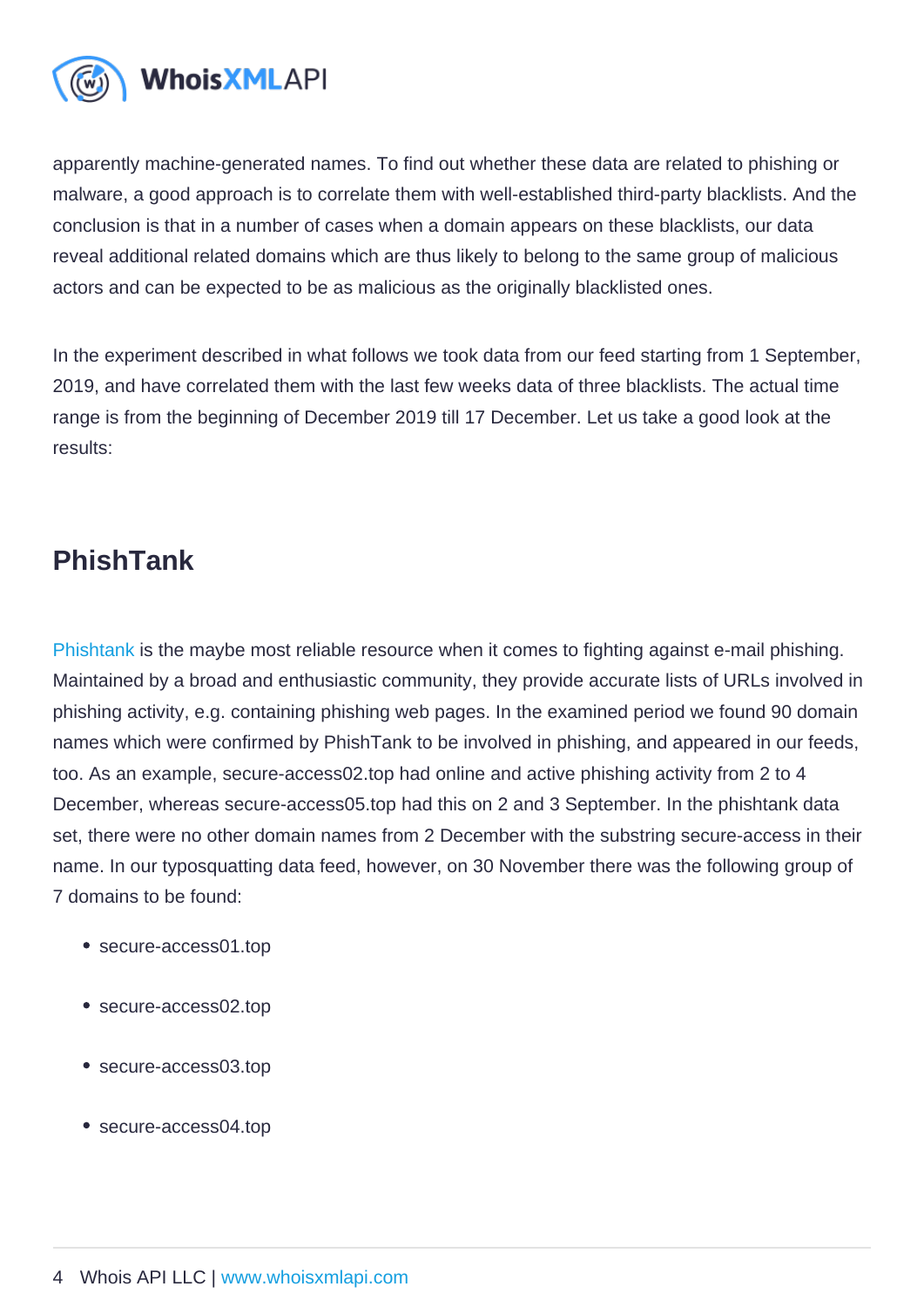- secure-access05.top
- secure-access06.top
- secure-access07.top

As these have appeared on the same day in the domain-name system, they are very likely to belong to the same actor, and even the name suggests that they might have been all registered for phishing. Of course, further investigation could be done by using, say, the [WHOIS API](https://whois.whoisxmlapi.com/) or the [Domain Research Suite](https://drs.whoisxmlapi.com/) to gain further confirmation. Nevertheless, it is apparently a good idea to add all these domains to a blacklist, thus adding five others to the original two domains. A similar situation occurs in all of the 90 cases. Amongst these there is e.g. black-oreoo-19.win, a member of a group of 410 domains on 27 November, or typosquatting versions of PayPal like pavypal.com, whose typosquatting data feed also contains significantly more than the raw PhishTank data set.

## URLhaus Database

[This one is run by abuse.ch](https://urlhaus.abuse.ch/) to track new malware, and it is possible to browse. Using the same approach as in the case of Phishtank, we also found a number of examples where our feed reveals related domains. For instance, rmailadvert15dxcv.xyz listed there happens to be among the 4 domains on 6 December:

- bmailadvert15dxcv.xyz
- rmailadvert15dxcv.xyz
- pmailadvert15dxcv.xyz

which is unlikely to be just a random coincidence.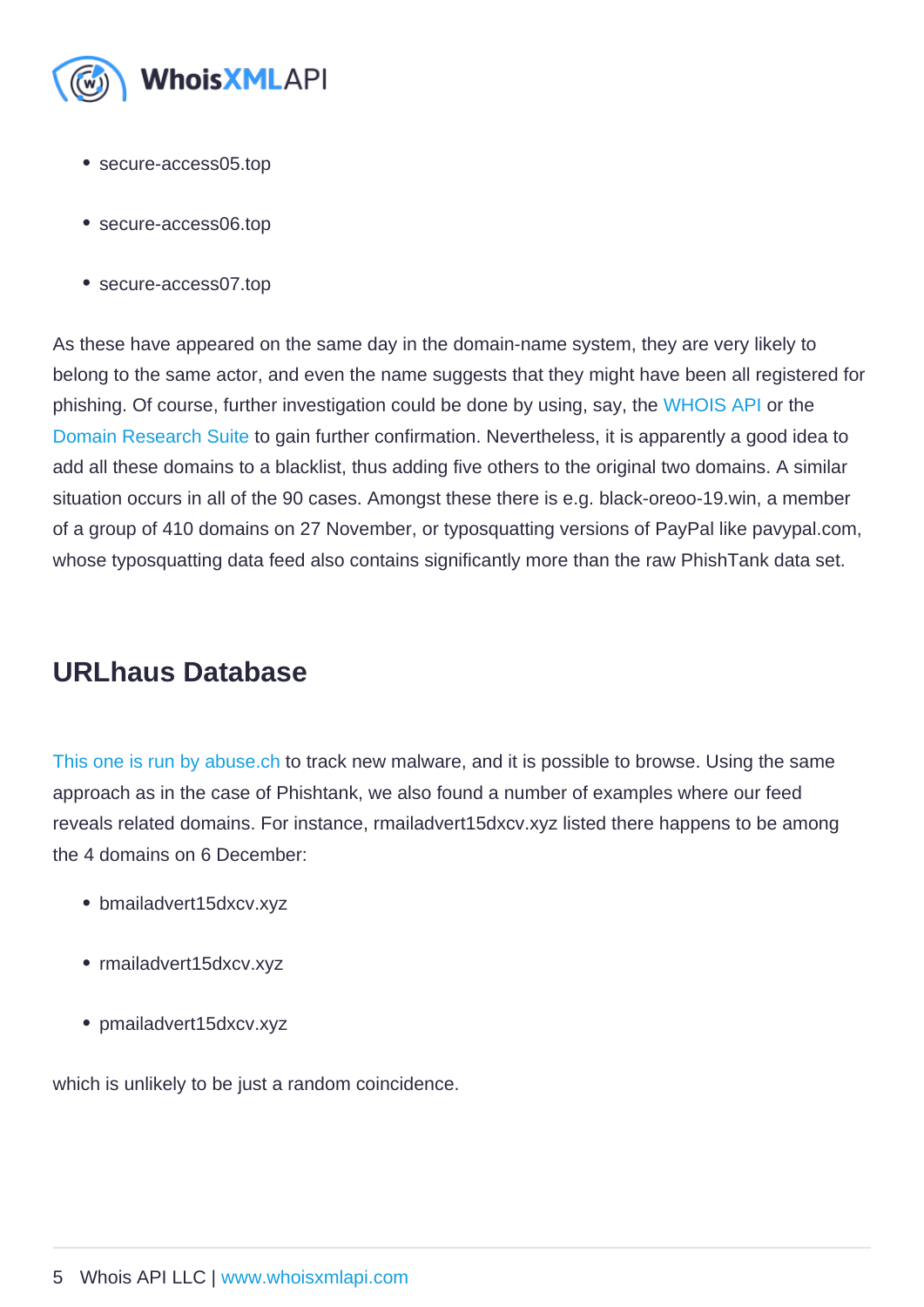## Joe Wein's lists

[joewein.de LLC](https://joewein.net/) is a software company based in Tokyo, Japan, which specializes in solutions to address spam and online fraud. [Joe Wein](https://jwde.jp/), an excellent developer and anti-spam activist, and his colleagues are doing a really good job. They are the main data provider for [SURBL,](http://www.surbl.org/) a respected source of URI reputation data. By correlating Joe Wein's list with ours and using the same methodology, in the given period we found 63 domains which were there on the blacklist and also appeared in the typosquatting data feeds set. Take, for instance, uh-prettygirls.xyz, from the December 8's blacklist. The typosquatting data feed reveals that this is a member of a group of 14 domains, all appearing in the Domain Name System on 20 November:

- pq-prettygirls.xyz
- gk-prettygirls.xyz
- Ig-prettygirls.xyz
- hp-prettygirls.xyz
- zy-prettygirls.xyz
- zq-prettygirls.xyz
- el-prettygirls.xyz
- hg-prettygirls.xyz
- go-prettygirls.xyz
- uh-prettygirls.xyz